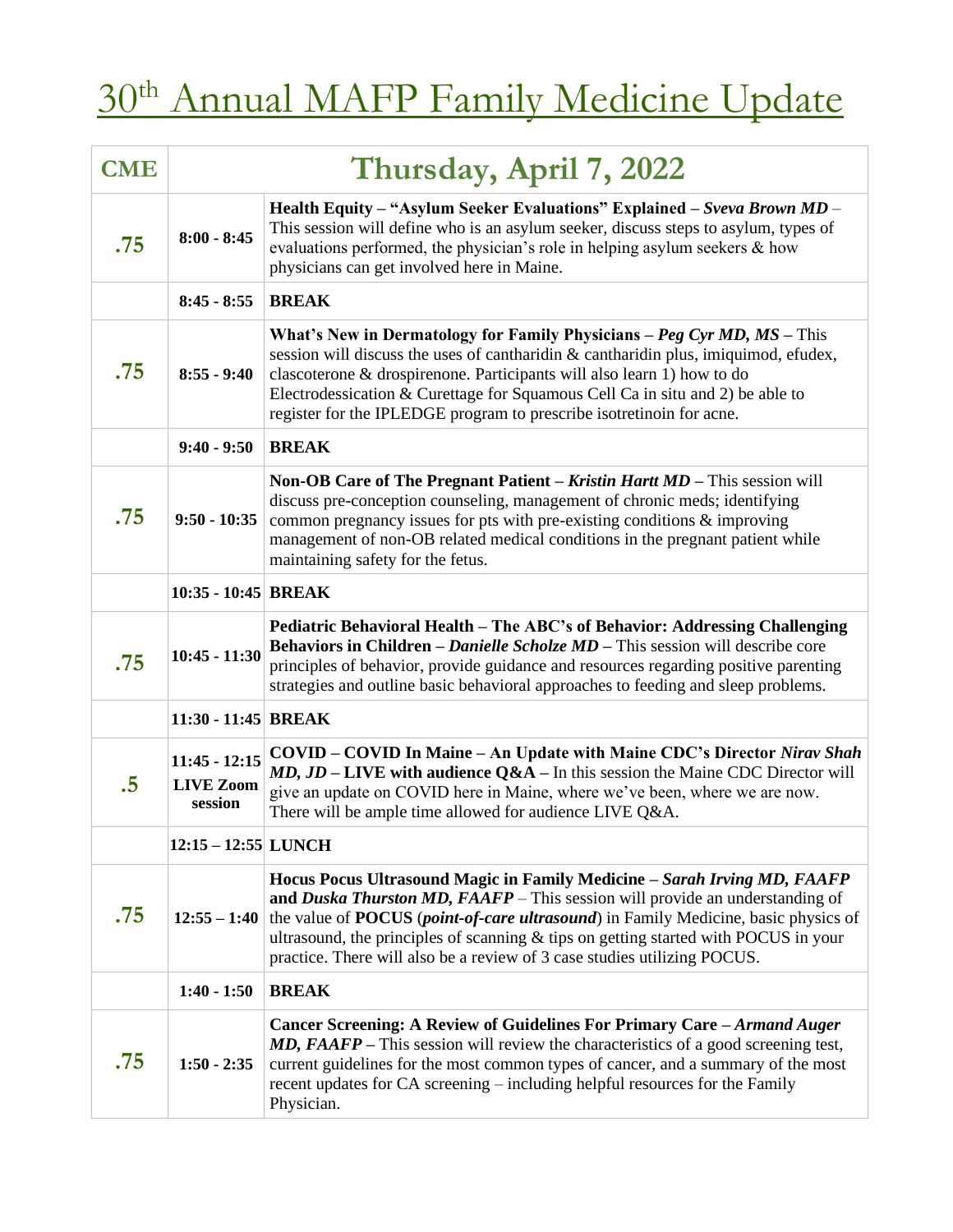## $30<sup>th</sup>$  Annual MAFP Family Medicine Update

| $2:35 - 2:45$                                                                                                                         | <b>BREAK</b>                                                                                                                                                                                                                                                                                                                                                                                                                            |
|---------------------------------------------------------------------------------------------------------------------------------------|-----------------------------------------------------------------------------------------------------------------------------------------------------------------------------------------------------------------------------------------------------------------------------------------------------------------------------------------------------------------------------------------------------------------------------------------|
| $2:45 - 3:45$<br><b>LIVE Zoom</b><br>session                                                                                          | The Skinny on Dermoscopy: Teaching Skin Cancer Detection Using the Triage<br><b>Amalgamated Dermoscopic Algorithm – Peg Cyr MD, MS – At the completion of</b><br>the workshop the participant will be able to use both polarized and non-polarized light<br>on a dermatoscope to analyze skin growths; recognize seborrheic keratosis,<br>dermatofibroma, & angioma under dermoscopy and learn the dermoscopic findings in<br>melanoma. |
| <b>Post-Conference Session #1:</b>                                                                                                    |                                                                                                                                                                                                                                                                                                                                                                                                                                         |
| <b>OPIOID EDUCATION SESSION: This session satisfies 1 CME credit of Opioid Education</b><br>required by Maine State Medical Licensure |                                                                                                                                                                                                                                                                                                                                                                                                                                         |
| $4:30 - 5:30$                                                                                                                         | <b>OPIOID EDUCATION SESSION – Session #1: Practical Aspects for Opioid Use</b><br>Disorder Treatment; Challenges of treating OUD in a primary care setting-<br><i>Vijay Amarendran MD - 1.</i> Review the epidemiology and burden of OUD in Maine<br>2. Discuss the principles of OUD treatment 3. Understand comorbidities and their<br>treatment                                                                                      |

| <b>CME</b> | Friday, April 8, 2022                             |                                                                                                                                                                                                                                                                                                                                                                                                                                                                                                                                                                                    |
|------------|---------------------------------------------------|------------------------------------------------------------------------------------------------------------------------------------------------------------------------------------------------------------------------------------------------------------------------------------------------------------------------------------------------------------------------------------------------------------------------------------------------------------------------------------------------------------------------------------------------------------------------------------|
| .75        | $8:00 - 8:45$<br>session                          | How To Turn Scholarly Work Into Publications: Panel Discussion By The<br>Editorial Team Of The Journal of Maine Medical Center (JMMC) – Robert Bing-<br>You MD, Editor-in-Chief, Vicki Hayes MD, Associate Editor & the JMMC Editorial<br><b>LIVE Zoom</b> $Team - Objectives: 1$ . Elevate clinician professional development and satisfaction<br>through support of scholarly engagement; 2. Describe the process of sharing clinical<br>knowledge through publication in JMMC; 3. Provide advice to attendees on the<br>development of healthcare innovations research projects |
|            | $8:45 - 8:55$                                     | <b>BREAK</b>                                                                                                                                                                                                                                                                                                                                                                                                                                                                                                                                                                       |
| .75        | $8:55 - 9:40$                                     | "Top 10 Updates in Evidence-based Medicine for Family Physicians" - Patrick<br><b>Connolly MD</b> – Dr. Connolly once again presents Dr. Frank Domino's annual FMX<br>presentation (with permission). These helpful topical highlights from the medical<br>literature that are sure to educate and entertain Family Physicians.                                                                                                                                                                                                                                                    |
|            | $9:40 - 9:50$                                     | <b>BREAK</b>                                                                                                                                                                                                                                                                                                                                                                                                                                                                                                                                                                       |
| .75        | $9:50 - 10:35$                                    | "Albert and Lorna: Case Studies in Depression" - Elisabeth Fowlie Mock MD,<br>FAAFP, MPH – Objectives: 1. Identify evidence-based treatments for depression and<br>2. Review suicide safety planning.                                                                                                                                                                                                                                                                                                                                                                              |
|            | $10:35 -$<br>10:45                                | <b>BREAK</b>                                                                                                                                                                                                                                                                                                                                                                                                                                                                                                                                                                       |
| 1          | $10:45 -$<br><b>11:45 LIVE</b><br>Zoom<br>session | Improving the Patient Experience – Learn tips on improving the delivery of care<br>to patients in the exam room, especially to "difficult patients" - John Raymond<br><b>PA-C, MHP</b> – Following this session the participant will be able to list 3 ways to<br>improve the delivery of messages to patients as well as practical techniques of<br>improving communication. Types of communication that hinder a patient's adherence<br>to therapy will also be discussed.                                                                                                       |
|            | $11:45 -$<br>11:55                                | BREAK (bring your lunch back for the MAFP Annual Business meeting that<br>follows)                                                                                                                                                                                                                                                                                                                                                                                                                                                                                                 |